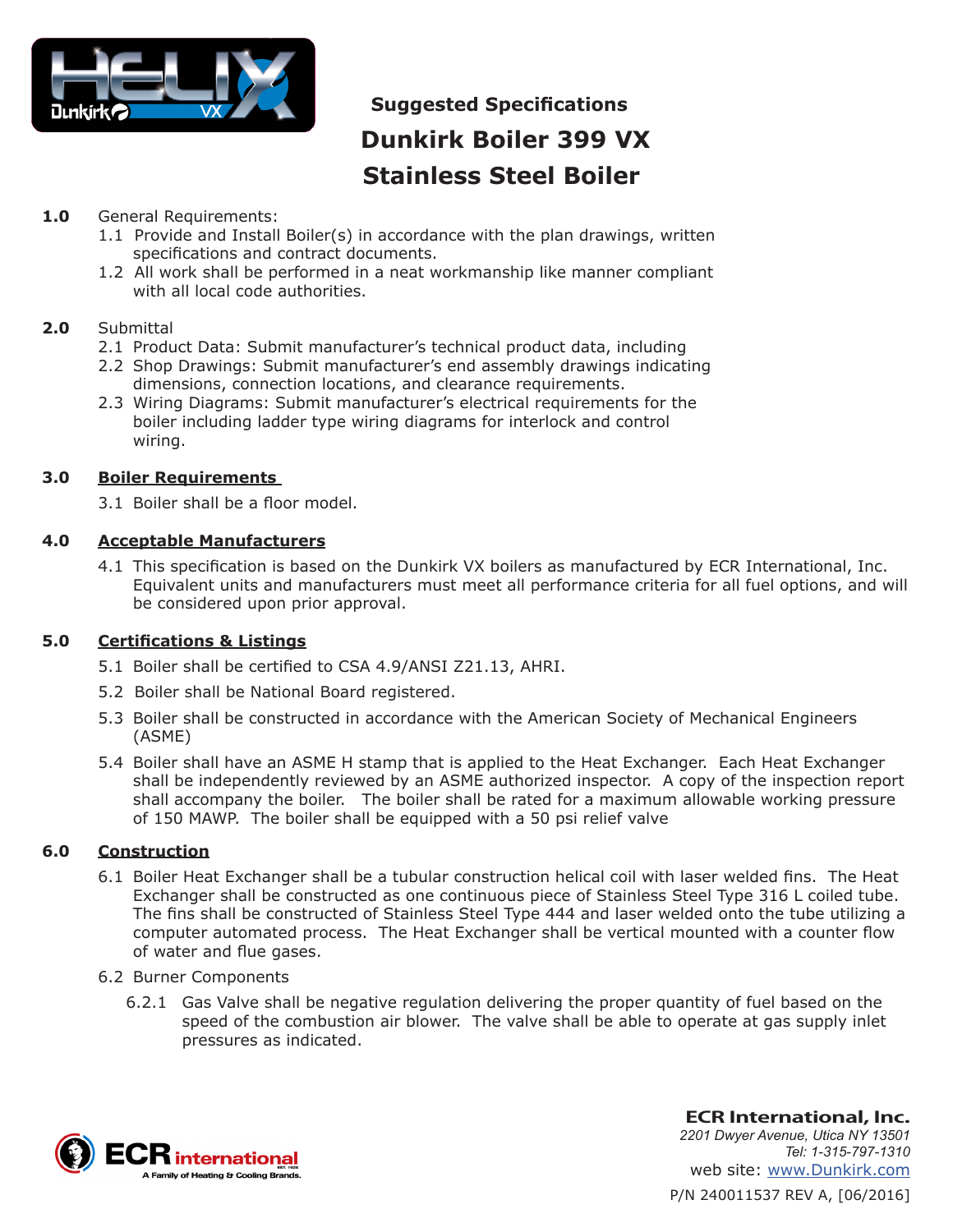| <b>Gas Supply Pressure</b> |                      |                     |                      |
|----------------------------|----------------------|---------------------|----------------------|
| <b>Natural Gas</b>         |                      | <b>Propane</b>      |                      |
| Min.                       | Max.                 | Min.                | Max.                 |
| 3.0" w.c. (0.7 kPa)        | 13.5" w.c. (3.3 kPa) | 5.0" w.c. (1.2 kPa) | 13.5" w.c. (3.4 kPa) |

- 6.2.2 Combustion air blower shall be equipped with a variable speed blower to regulate the amount of premix gas/air through the blower assembly and into the burner. The on board control system shall regulate the speed of the blower to modulate the capacity of the boiler from 20% input firing rate up to 100% input firing rate.
- 6.2.3 Gas Burner shall be constructed of a stainless steel mesh.
- 6.2.4 Ignition system shall consist of a direct spark igniter (DSI) and separate flame sensing rod.

#### **7.0 Control System**

7.1 Boiler Control System. Boiler shall feature an integrated modulating control. The control shall sense the supply water, return water and outside air temperatures and adjusts the firing rate to deliver the amount of heat needed to the structure.

Boiler Control System must consist of:

- Replaceable fuse /extra spare fuse shipped with the control.
- User interface with LCD screen display English text—boiler status indication .
- Function Programming Keys Reset, Menu, Enter and arrow s (+ ).
- Central Heating CH and Domestic Hot Water DHW set points. Domestic hot water priority with programmable maximum priority time .
- Outdoor air sensor. Programmable reset curves and warm weather shutdown or fixed water temperature operation.
- Boost function temperature setting and adjustable boost time .
- Integral multiple boiler control capability up to 16 boilers. Requires an optional system sensor
- Service reminder status display on the user interface with programmable settings in a range of 1 to 999 days
- 7.1.1 The control system shall continuously monitor the boiler during operation and standby modes. The control shall operate in such a manor to receive input data from the supply, return and outdoor air temperature sensors and adjust the modulation rate accordingly.
- 7.1.2 The Boiler's control system shall consist of the following safety devices factory installed on the boiler: manual reset high limit temperature function, vent temperature sensor, heat exchanger temperature limit, UL Listed probe type manual reset Low Water Cut Off (LWCO).
- 7.1.3 CSD-1 Compliant. Boiler meets manufacturer's interpretation of CSD-1 compliance. Consult authority having jurisdiction prior to installation.

#### **8.0 Primary Secondary Piping System**

8.1 Boiler shall be installed with external primary secondary piping configuration.



**ECR International, Inc.** *2201 Dwyer Avenue, Utica NY 13501 Tel: 1-315-797-1310* web site: www.ecrinternational.com

P/N 240011537 REV A, [06/2016]